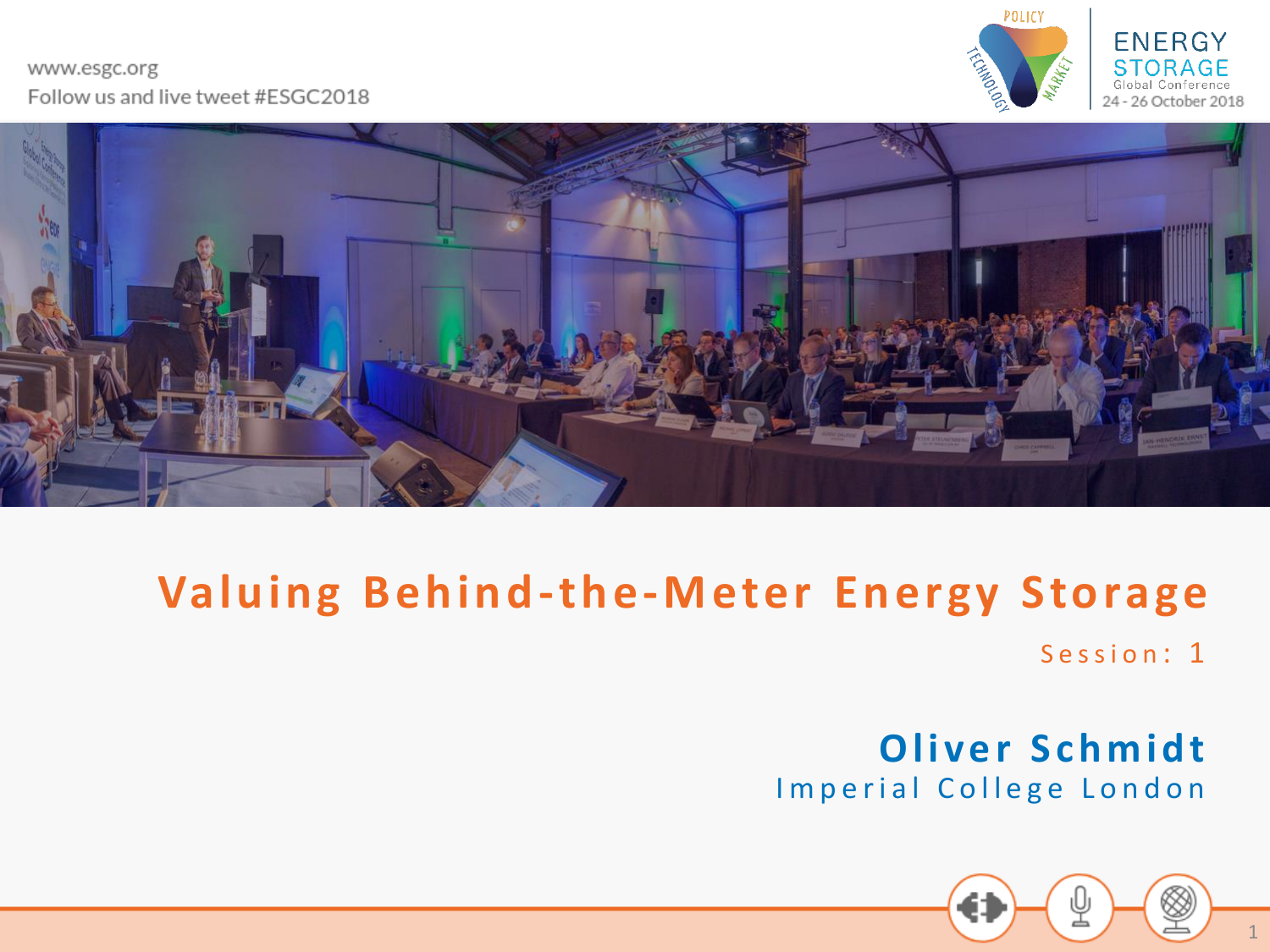# **Behind-the-meter storage is projected to dominate the stationary storage market**

#### **Market Size (Global)**



The market for behind-the-meter storage will grow substantially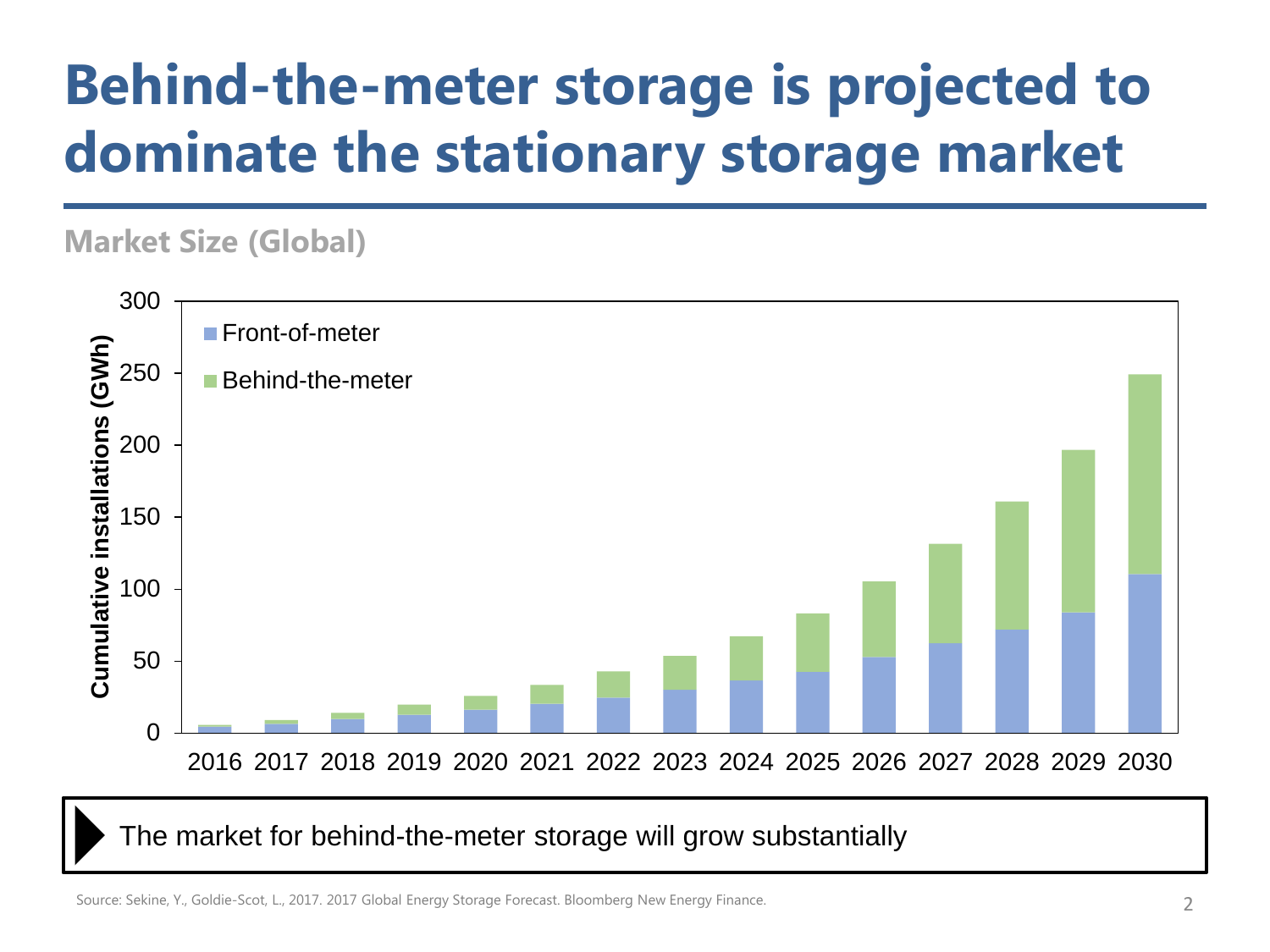# **This is driven by the range of services behind-the-meter storage could provide**



Source: Fitzgerald, G., Mandel, J., Morris, J., Touati, H., 2015. The Economics of Battery Energy Storage: how multi-use, customer-sited batteries deliver the most services and value to customers and the grid. Rocky Mountain Institute.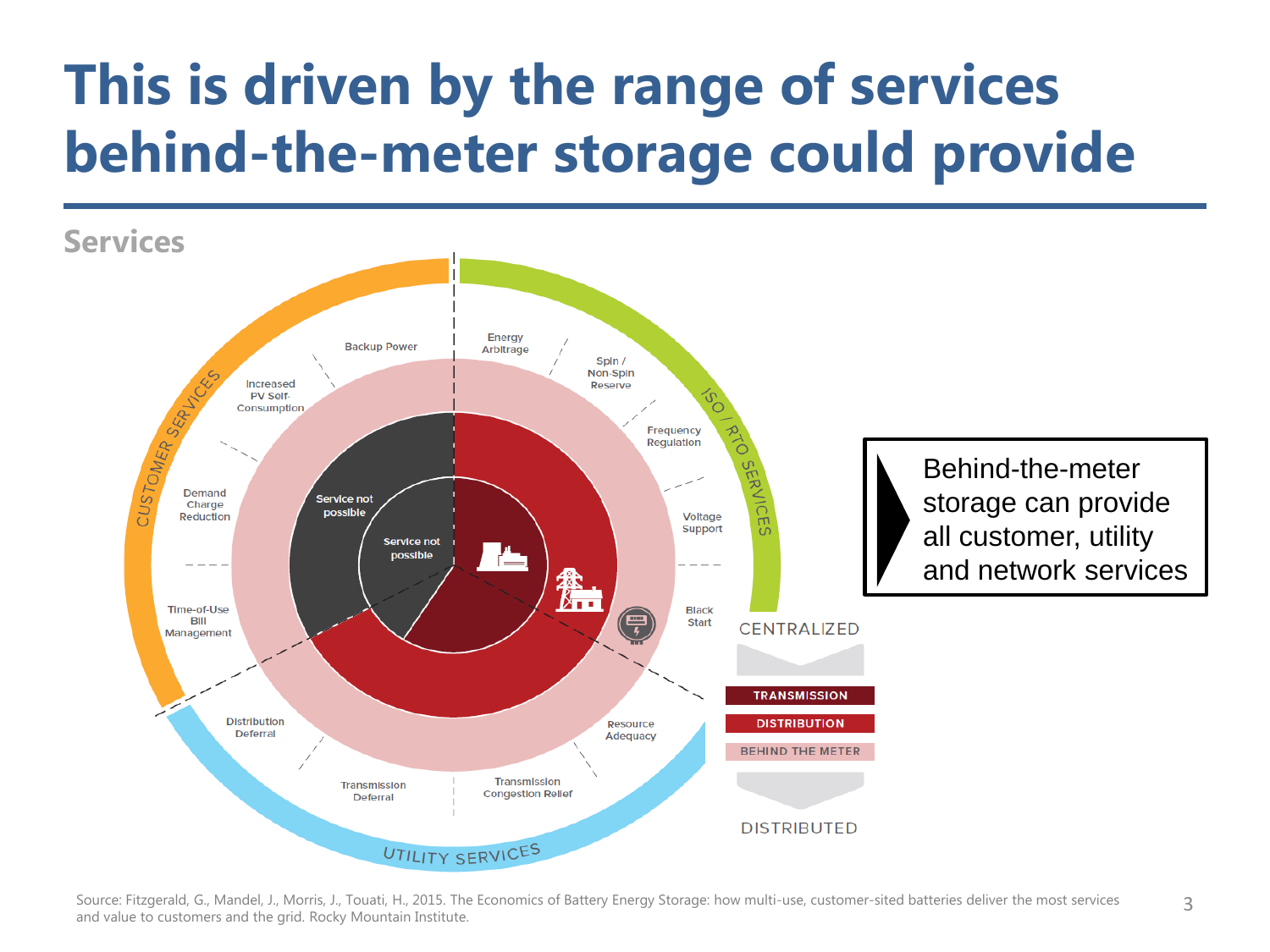# **In theory, all energy storage technologies could be installed behind-the-meter**

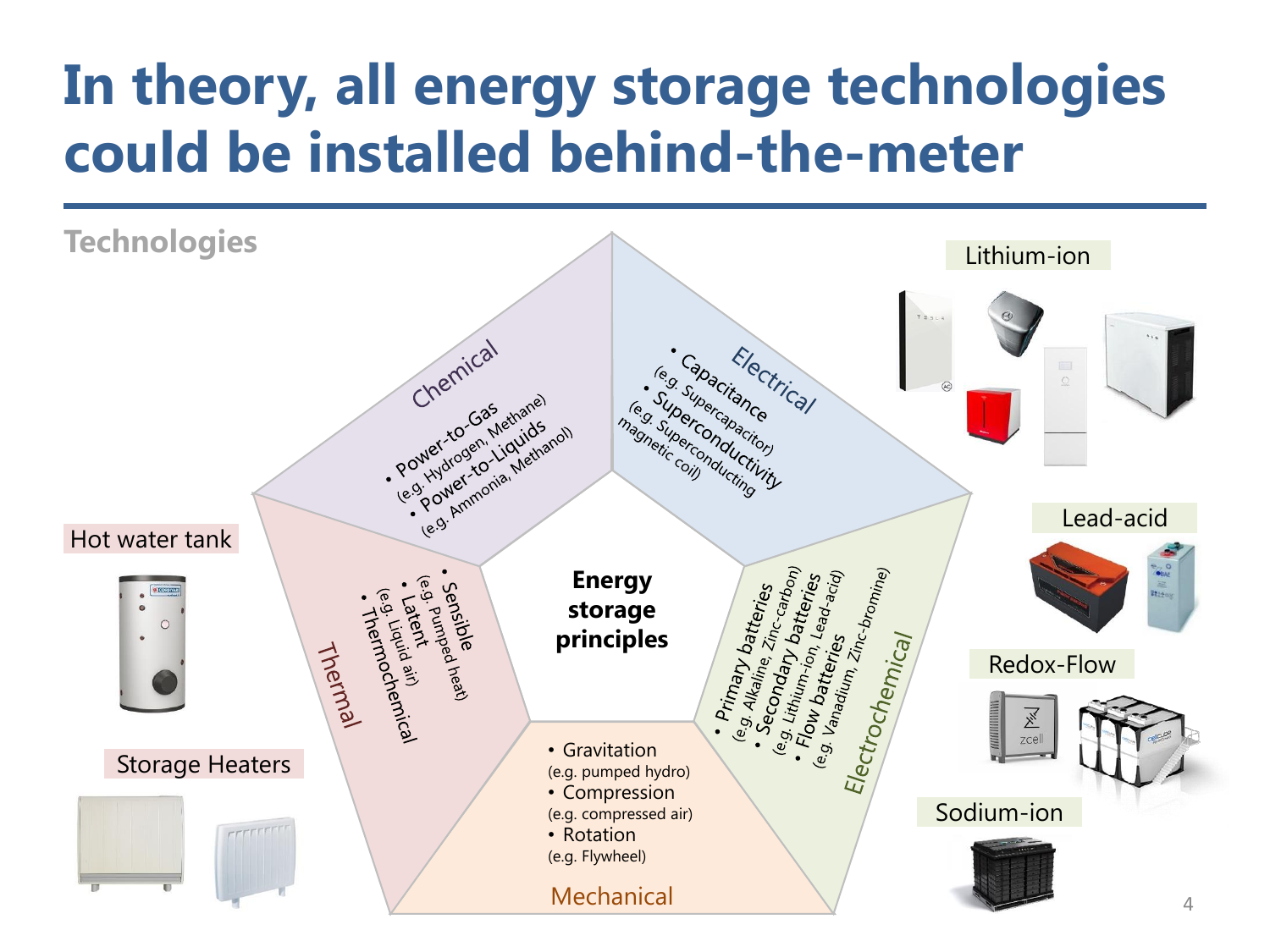# **But, residential behind-the-meter electricity storage is not profitable**

#### **UK Case Study**  350 Initial Year Income (IYI, £) Setting & Use Case nitial Year Income (IYI, £) 300 Self-Consumption 120 • Residential home with PV system 250 • PV self-consumption 100 200  $\rightarrow$  Retrofit battery 80 150 60 100 Model parameters 40 (R, %) Returns (R, %) 112 • Year: 2020 50 20 eturns • Technology: 4 kWh li-ion battery  $\Omega$ 0 • Cost: £ 3,400 (all-in) (20) • Lifetime: 15 years (40) • Degradation: 1% pa (90% DoD) (60) (68) • Power price: 14 p/kWh (exp: 4.9p/kWh) (80) • Discount rate: 5% (0% - 10%) (100)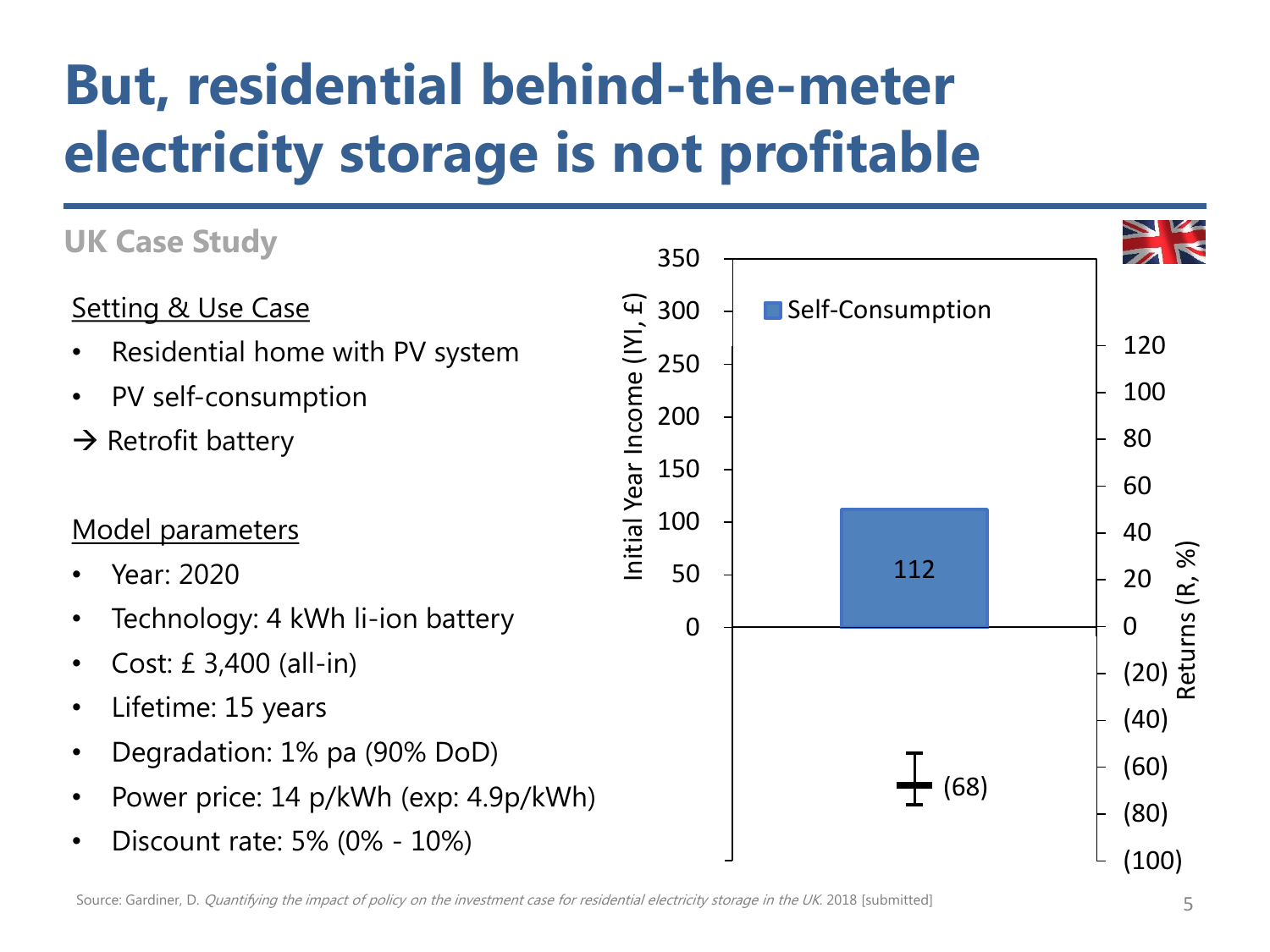# **We identify 6 policy barriers that prevent a positive residential business case…**

#### **Energy Policy barriers** res POWERVAULT **I** moixa Ofaem 1. Lack of Time-of-Use tariffs **Valuation of services provided by residential**  2. Lack of valuation for network services **storage** 3. Regulatory barriers for benefit-stacking 4. High VAT rate for retrofit installations **Financial support for**  5. Lack of subsidies **residential storage**6. High financing cost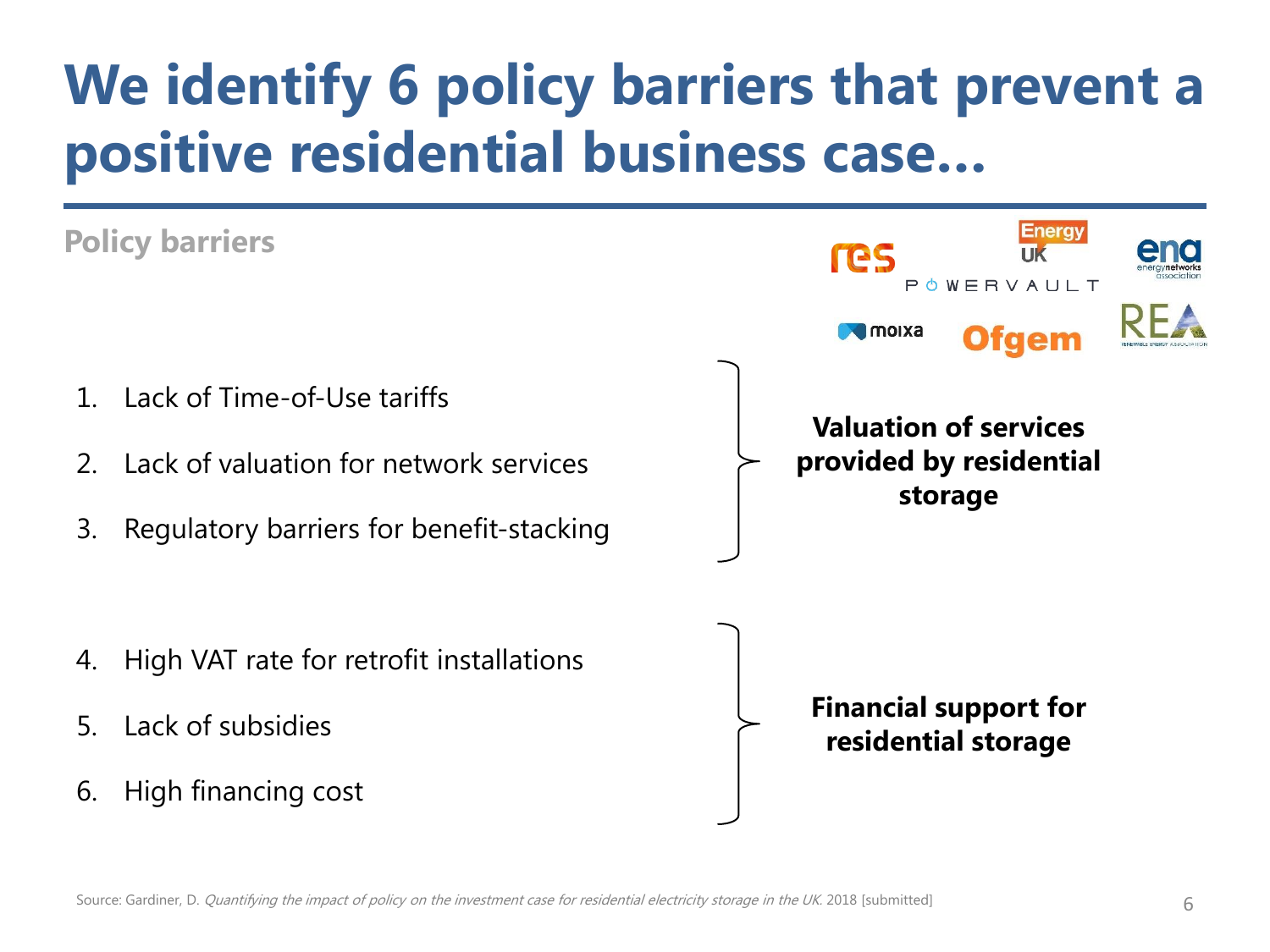# **… and quantify the impact of resolving these barriers with policy measures**

#### **Quantifying policy measures**



Source: Gardiner, D. Quantifying the impact of policy on the investment case for residential electricity storage in the UK. 2018 [submitted]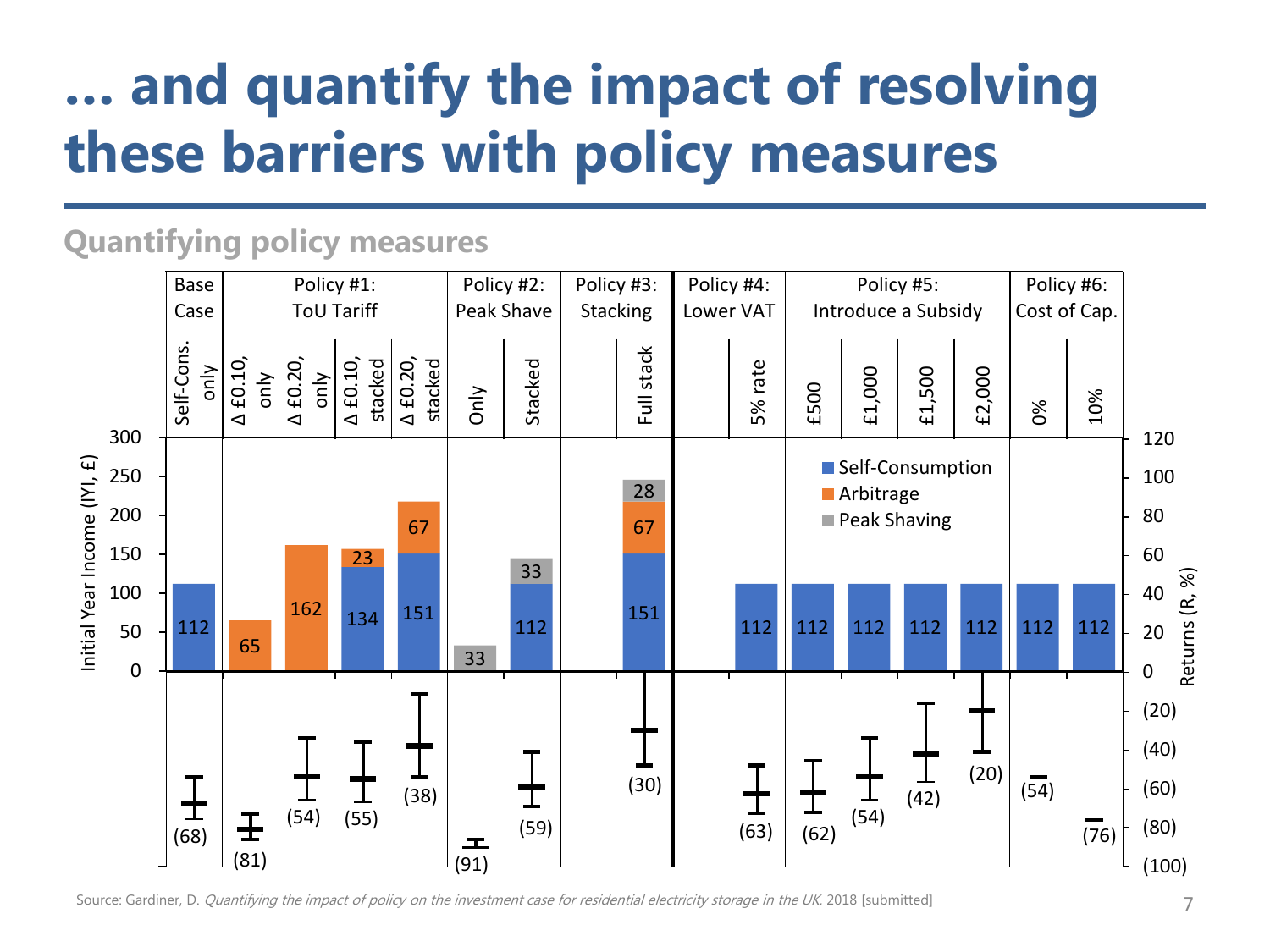# **A combination of low cost policy measures enables profitable b-t-m storage by 2020**

#### **Combining policy measures**



Policy action required to ensure valuation of all services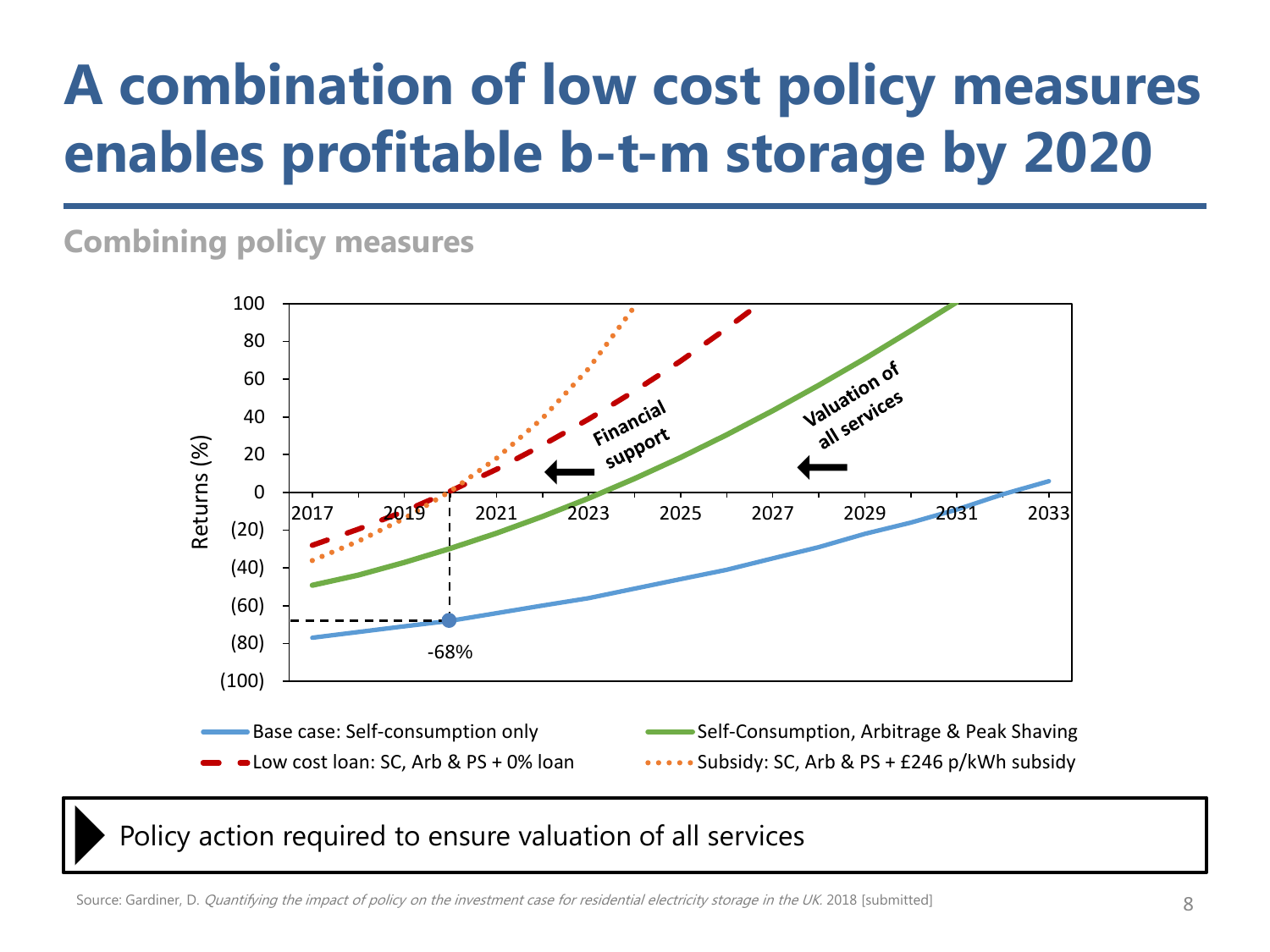# **Behind-the-meter storage requires policy action for full valuation of its services**

**Conclusions**

- 1. Market for behind-the-meter (b-t-m) storage will grow substantially
- 2. B-t-m storage can provide all customer, utility and network services
- 3. Profitable business cases stack multiple value streams
- 4. Policy action required to ensure valuation of all services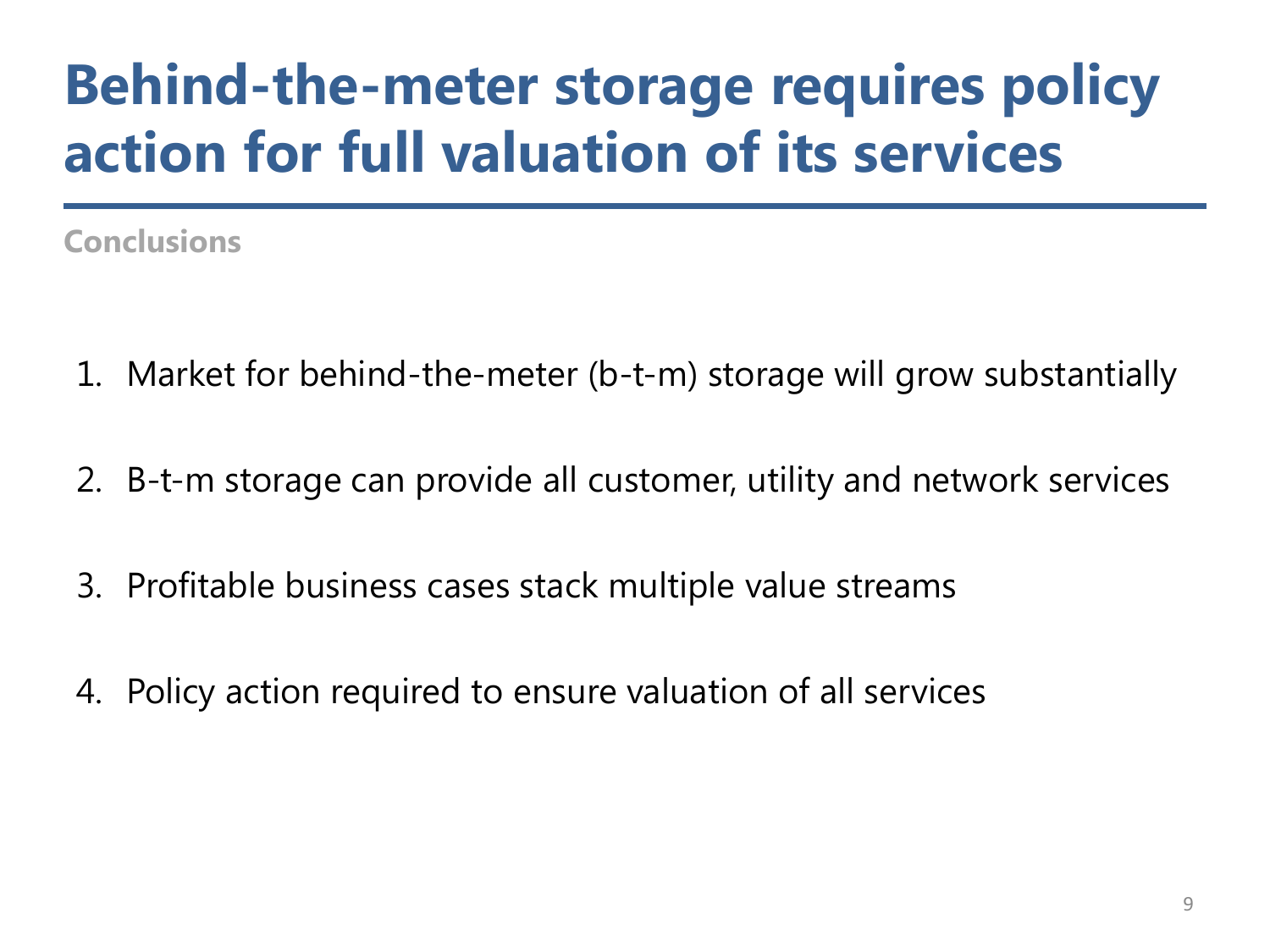

#### **Oliver Schmidt**

Email: o.schmidt15@imperial.ac.uk

Website: www.storage-lab.com



**Imperial College<br>London**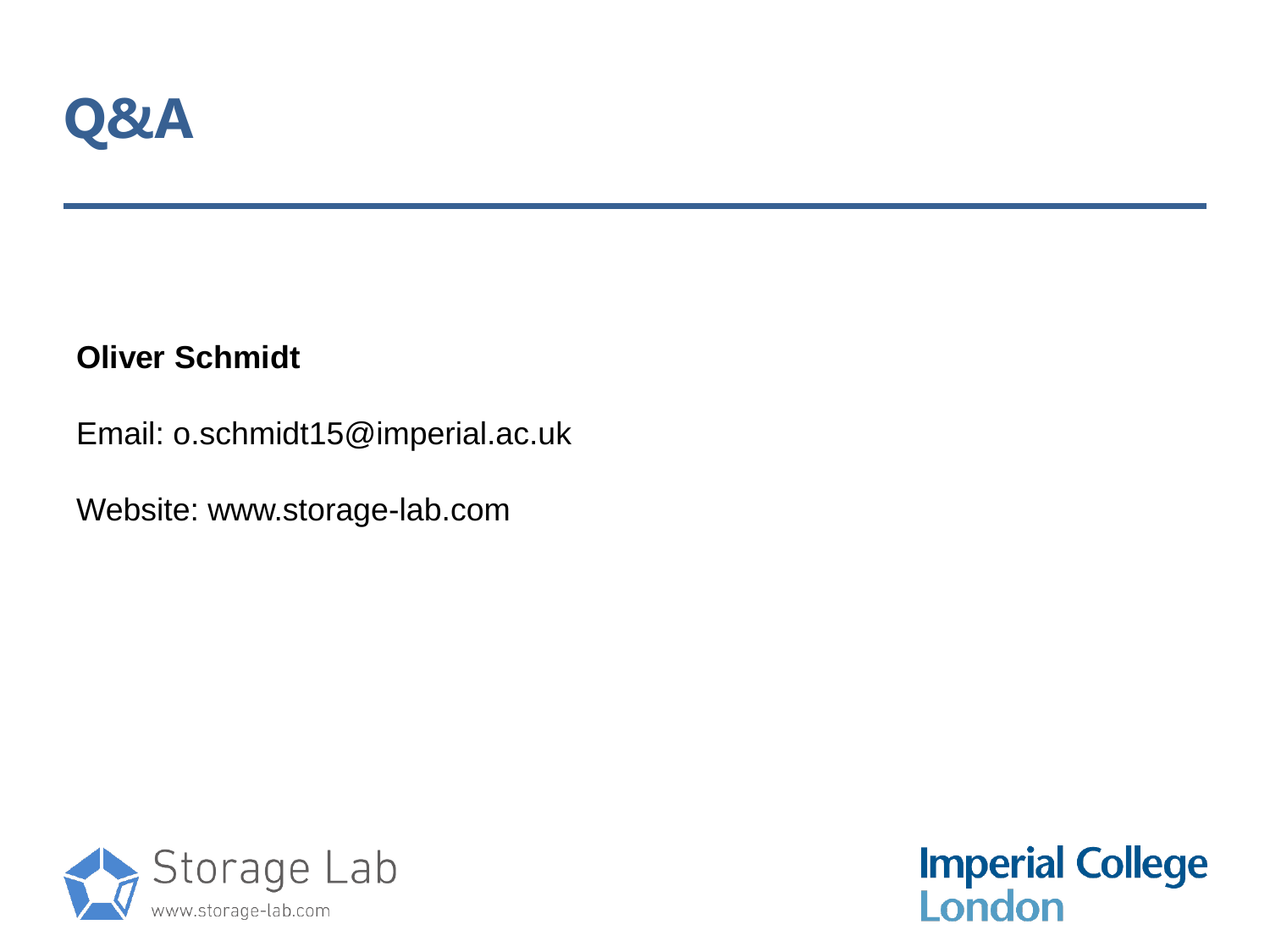# **The stacking of multiple revenue streams is seen as the path to profitability**

#### **Benefit-stacking**



Profitable business cases stack multiple value streams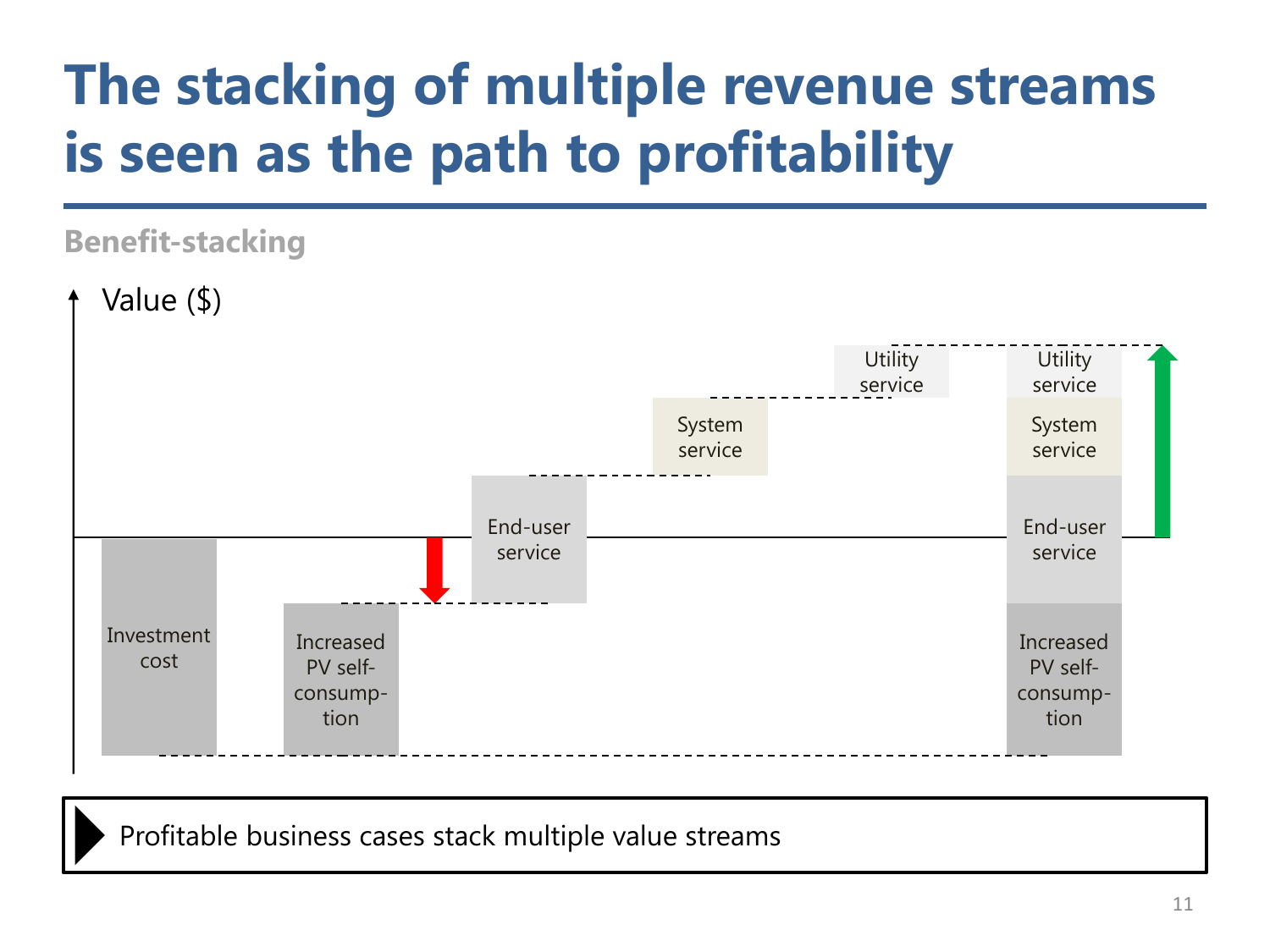# **However, recent years have seen increasing dominance of one battery technology**

**Technologies – German Residential Market**



**Proportion of lead-acid / lithium-ion systems ≤ 30 kWh installed behind-the-meter:**

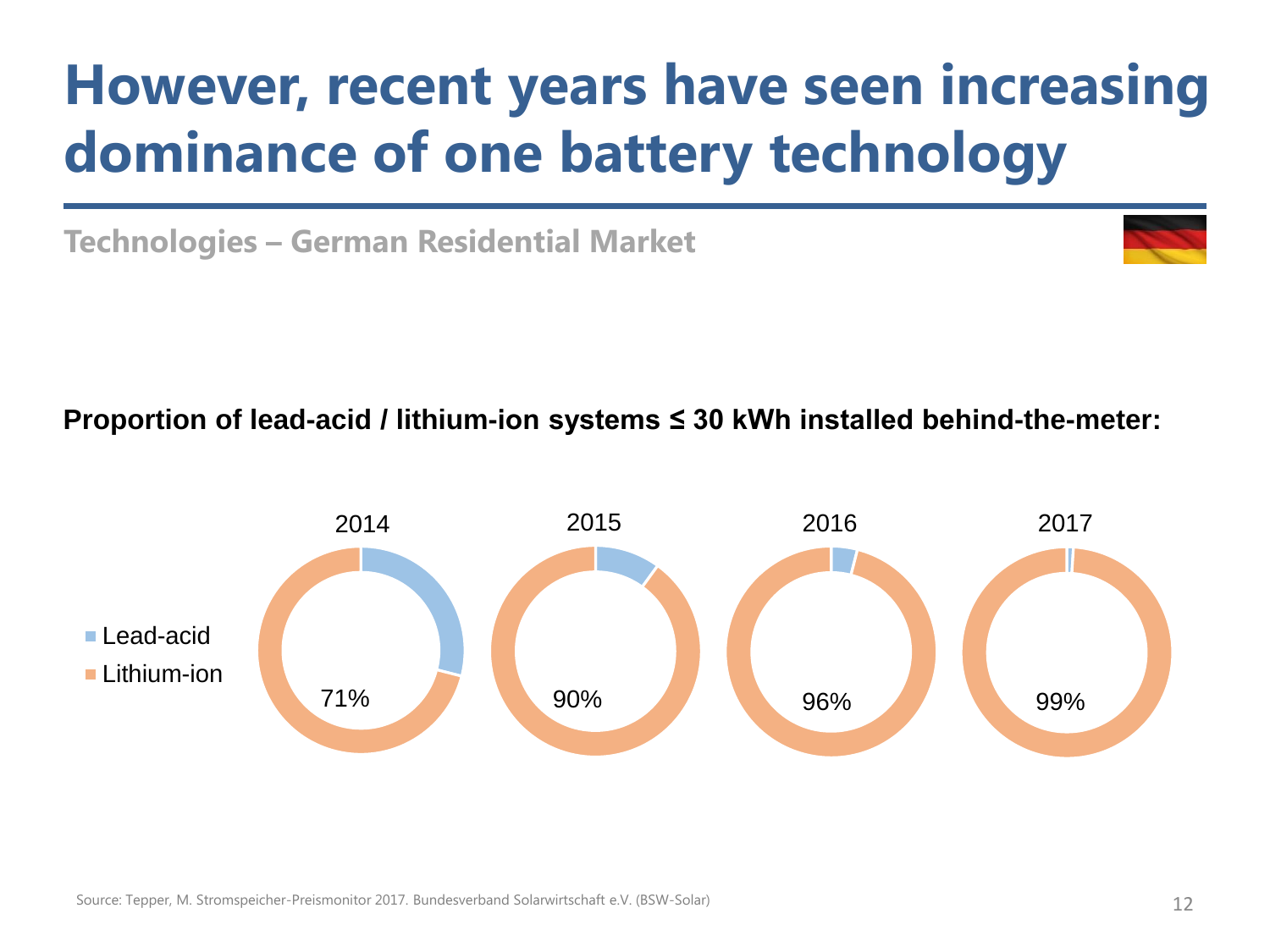# **Experience curve dataset for electricity storage technologies**

#### **Dataset**

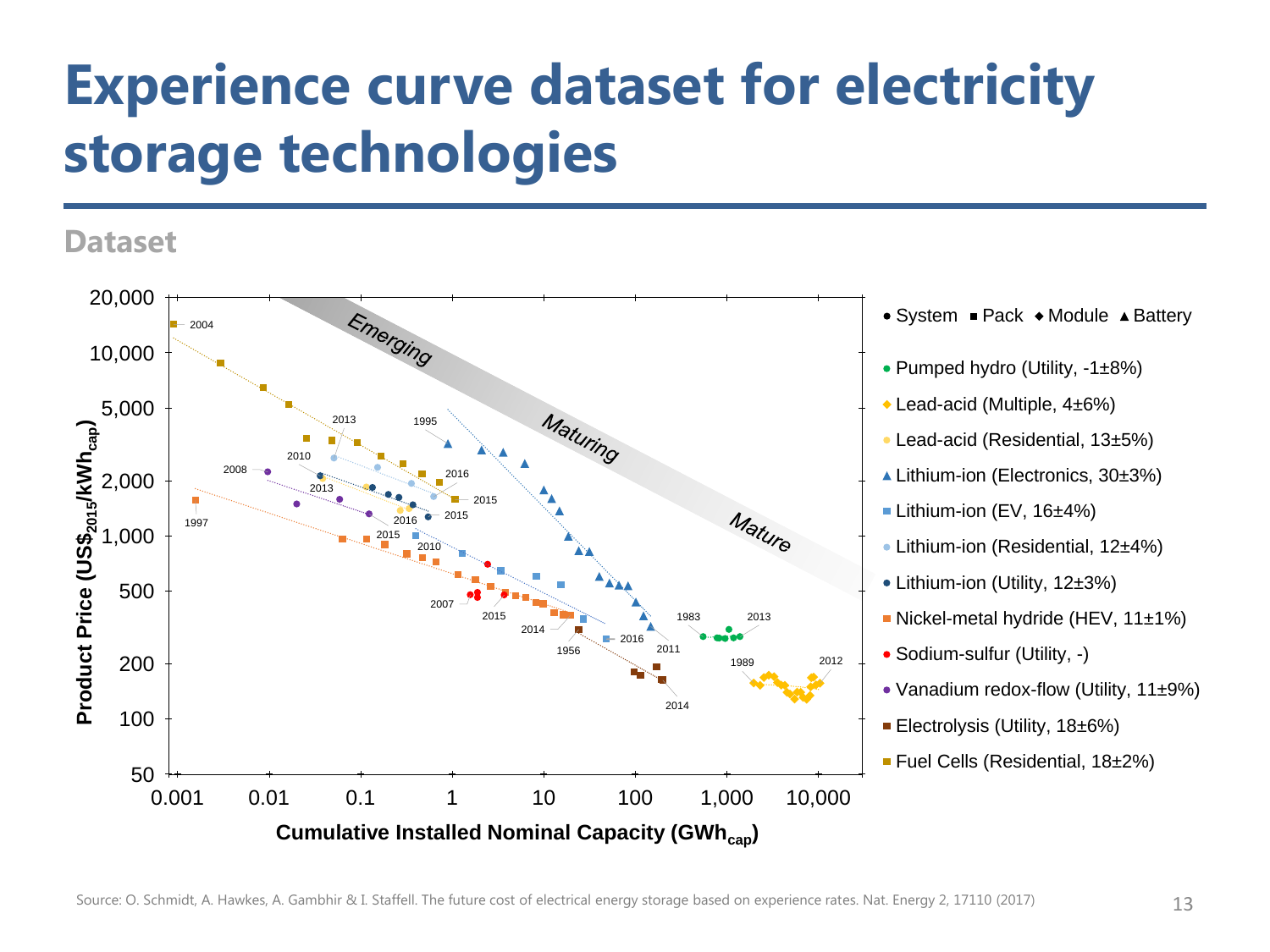# **Competitive landscape for residential storage systems in Germany**

**Residential storage systems - Germany**

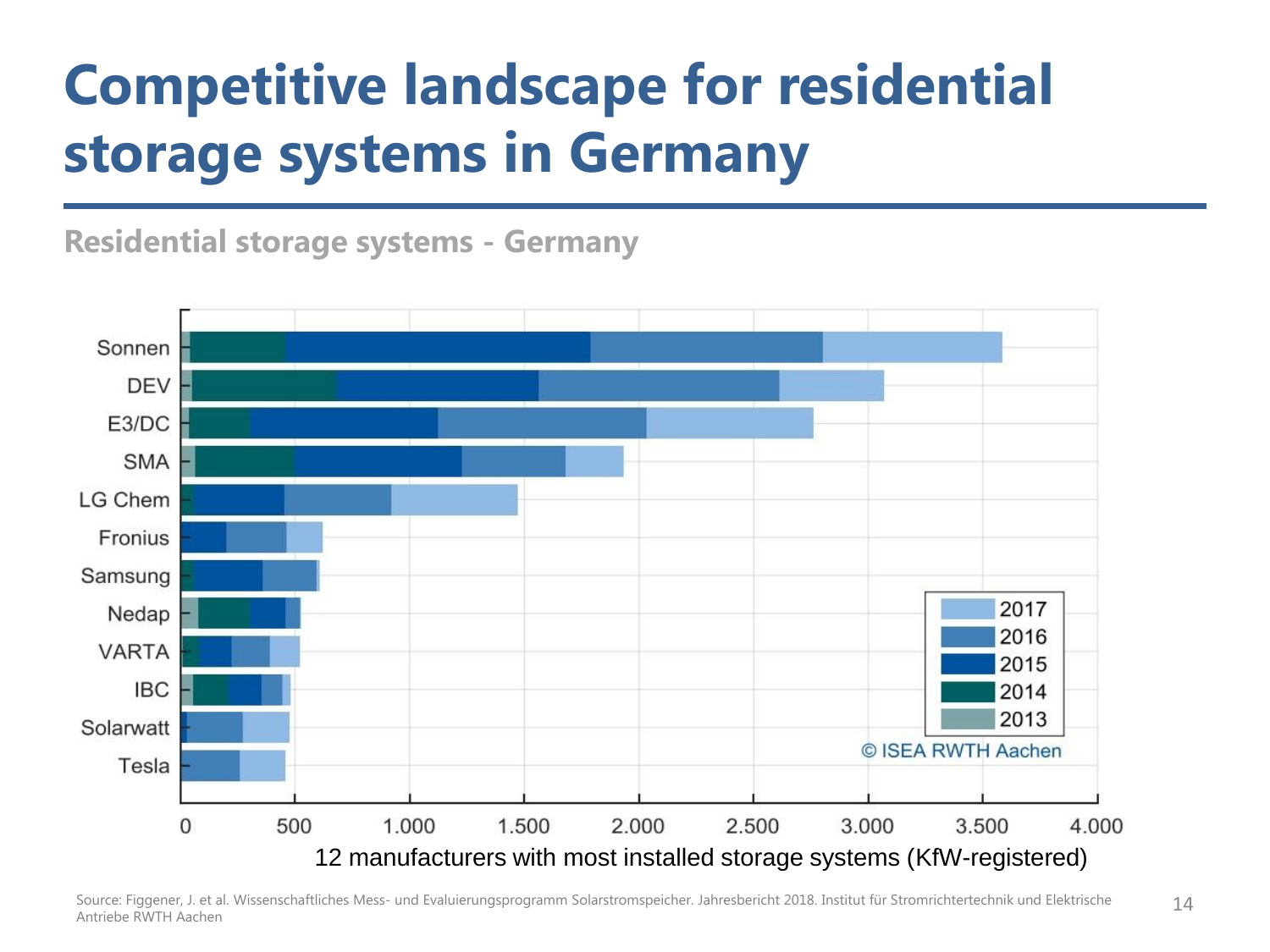### **Motivation for residential storage system driven by fear of**

#### **Sales drivers**



Source: Figgener, J. et al. Wissenschaftliches Mess- und Evaluierungsprogramm Solarstromspeicher. Jahresbericht 2018. Institut für Stromrichtertechnik und Elektrische 15 Antriebe RWTH Aachen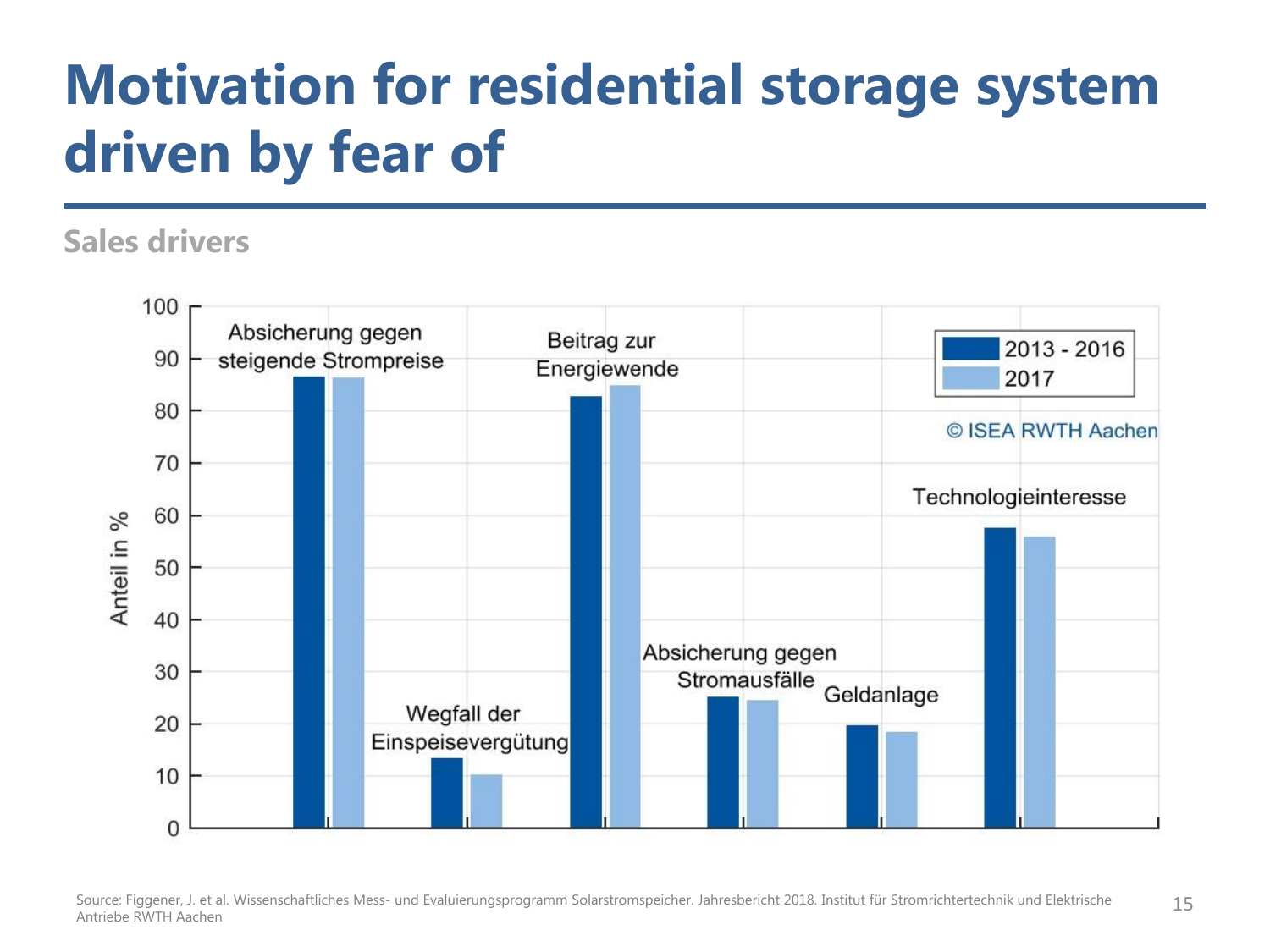# **To enable benefit-stacking, low-cost policy measures can be taken**

#### **Policy measures**

- 1. Adjust technical standards to open markets for storage technologies (frequency response: reduce minimum bidding sizes, allow assets operating in dispersed fleets)
- 2. Amend competition regulation to allow combination of value streams (example: regulation in restructured markets like unbundling prohibits simultaneous revenues from generation and transmission)
- 3. Develop consistent legal definition of 'electricity storage' to stipulate that storage can serve as generation, transmission/distribution and consumption support simultaneously